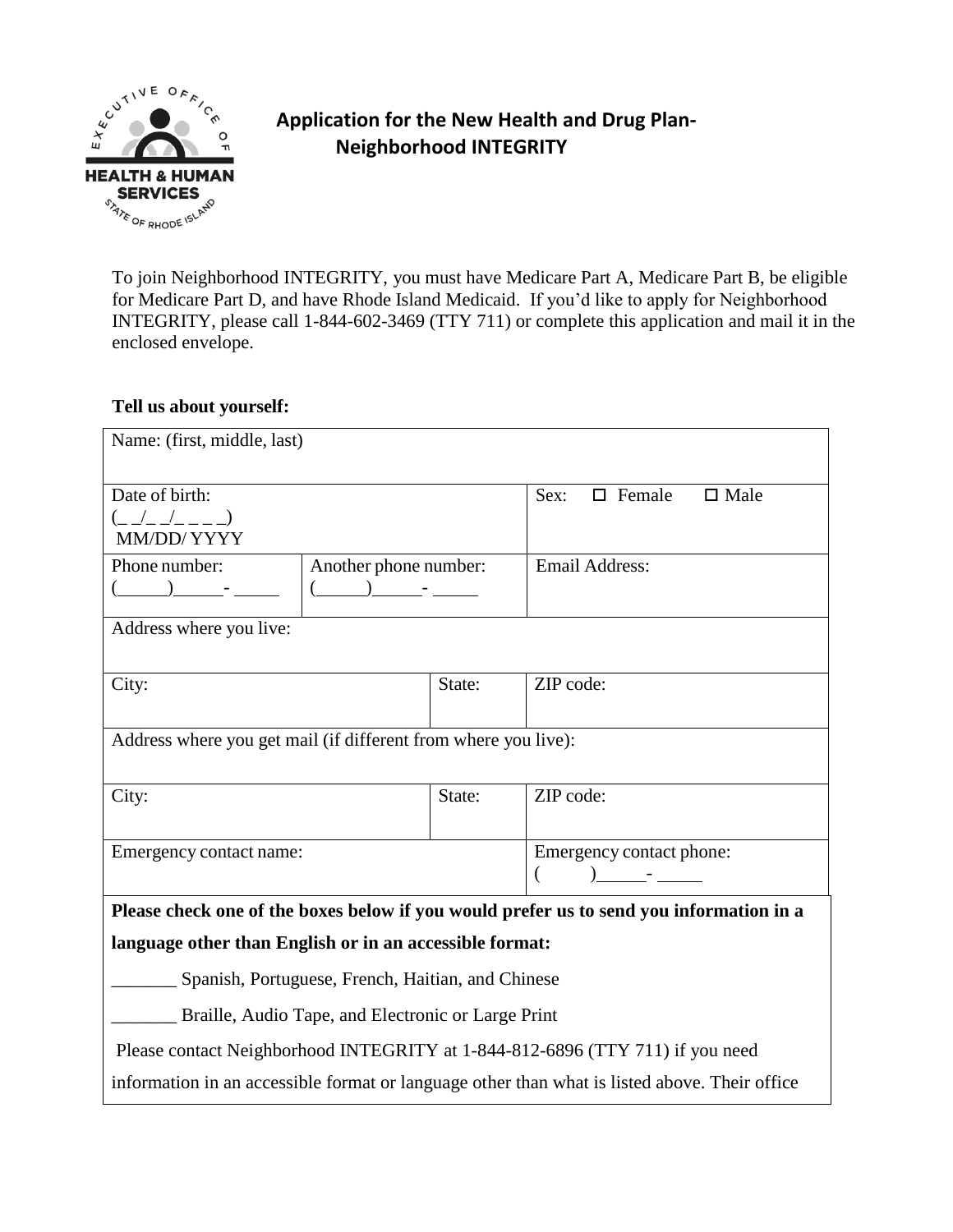## **Tell us where you usually get health services:**

| Name of your primary care provider, clinic or, health center:   Phone number: |  |
|-------------------------------------------------------------------------------|--|
|                                                                               |  |

### **Tell us about your Medicare & RI Medicaid coverage:**

Please write your Medicare and Medicaid number on the line below each card. You can find this information on your red, white, and blue Medicare card or in a letter from Social Security or the Railroad Retirement Board.

| <b>MEDICARE HEALTH INSURANCE</b>                                                | RHODE ISLAND EXECUTIVE OFFICE OF HEALTH AND HUMAN SERVICES<br>MEDICAL ASSISTANCE IDENTIFICATION CARD                                       |
|---------------------------------------------------------------------------------|--------------------------------------------------------------------------------------------------------------------------------------------|
| Name/Nombre                                                                     | <b>VER</b><br><b>RECIPIENT NAME</b>                                                                                                        |
| <b>JOHN L SMITH</b><br>Medicare Number/Número de Medicare                       | Φ<br><b>DOB</b><br><b>MID</b><br>H                                                                                                         |
| 1EG4-TE5-MK72<br>Coverage starts/Cobertura empieza<br>Entitled to/Con derecho a |                                                                                                                                            |
| 03-01-2016<br><b>HOSPITAL (PART A)</b><br><b>MEDICAL (PART B)</b><br>03-01-2016 | If found please drop in any U.S. Mail Box Return Postage Guaranteed<br>HP Enterprise Services, LLC<br>P.O. Box 2010<br>Warwick, R.I. 02887 |

 **\_\_\_\_\_\_\_\_\_\_\_\_\_\_\_\_\_\_\_\_\_\_\_\_\_\_\_\_\_\_\_\_\_ \_\_\_\_\_\_\_\_\_\_\_\_\_\_\_\_\_\_\_\_\_\_\_\_\_\_\_\_\_\_\_\_\_** 

#### Write the Medicare claim number here: Write the Medicaid ID number on your card here:

#### **Other personal information:**

| Do you have End-Stage Renal Disease (ESRD)? $\Box$ Yes $\Box$ No<br>If "yes" and you've had a successful kidney transplant and/or no longer need regular dialysis,<br>please attach a note from your doctor. |  |                                                                                                                         |  |
|--------------------------------------------------------------------------------------------------------------------------------------------------------------------------------------------------------------|--|-------------------------------------------------------------------------------------------------------------------------|--|
| Do you live in a long-term care facility? (nursing home) $\Box$ Yes $\Box$ No If yes, fill in the<br>information below:                                                                                      |  |                                                                                                                         |  |
| Name of the facility:                                                                                                                                                                                        |  | Phone number:                                                                                                           |  |
|                                                                                                                                                                                                              |  |                                                                                                                         |  |
|                                                                                                                                                                                                              |  | Do you work? $\Box$ Yes $\Box$ No   Are you married? $\Box$ Yes $\Box$ No   Does your spouse work? $\Box$ Yes $\Box$ No |  |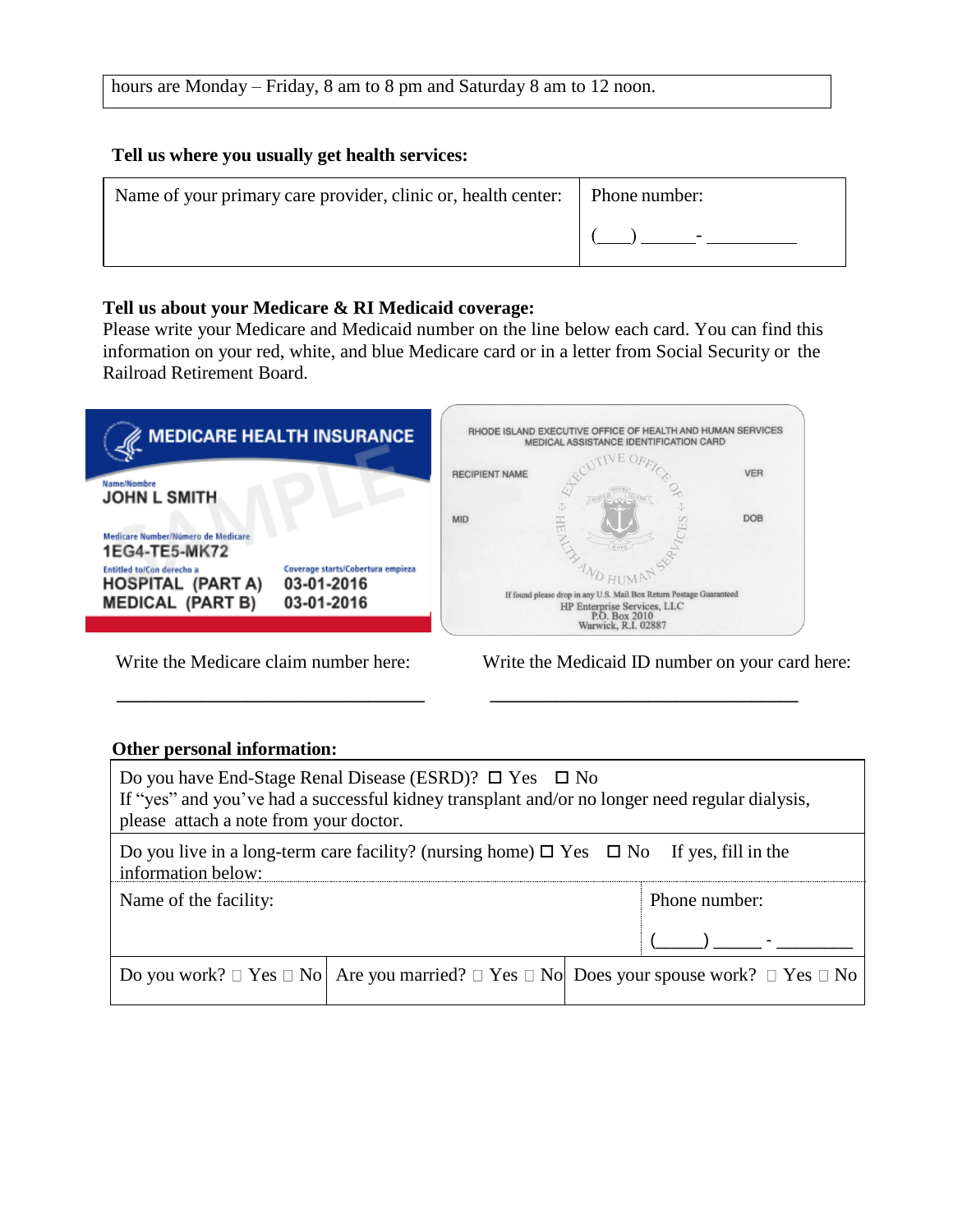# **Your health coverage including your prescription drug coverage:**

Some people have other health insurance or drug coverage through other insurance providers, such as private insurance, TRICARE, Employers, Unions, Railroad Retirement, Veterans Affairs, or RIPAE (RI Pharmaceutical Assistance to the Elderly) Program.

| $\square$ No<br>Do you have other health coverage? $\square$ Yes<br>If yes, fill in the information below:                                                                                                                                                                   |               |  |  |  |
|------------------------------------------------------------------------------------------------------------------------------------------------------------------------------------------------------------------------------------------------------------------------------|---------------|--|--|--|
| Name of your plan <i>(and employer, if applicable)</i> :                                                                                                                                                                                                                     | Group number: |  |  |  |
|                                                                                                                                                                                                                                                                              | ID number:    |  |  |  |
| Name of your plan <i>(and employer, if applicable)</i> :                                                                                                                                                                                                                     | Group number: |  |  |  |
|                                                                                                                                                                                                                                                                              | ID number:    |  |  |  |
| Name of your plan <i>(and employer, if applicable)</i> :                                                                                                                                                                                                                     | Group number: |  |  |  |
|                                                                                                                                                                                                                                                                              | ID number:    |  |  |  |
| If you have health and/or drug coverage from an employer, union or Railroad Retirement Board<br>now, you or your dependents could lose that coverage when you join Neighborhood<br>INTEGRITY. Your employer, union or Railroad retirement plan can give you more information |               |  |  |  |

about your coverage.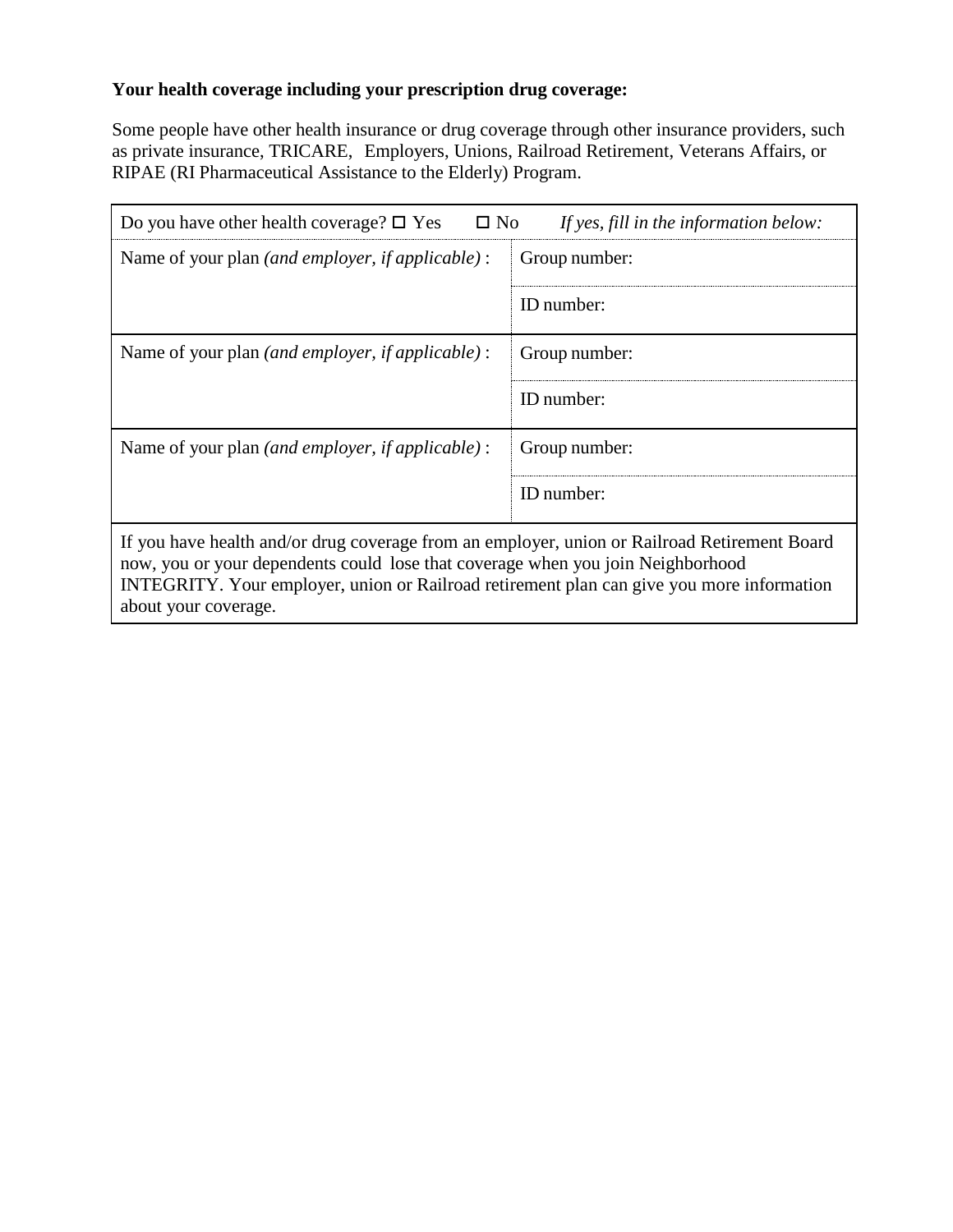### **Please read and sign below.**

When you sign this form, it means that you understand:

- Neighborhood Health Plan of Rhode Island has a contract with the federal government and with the state of Rhode Island.
- The health services I get with my new plan may be different than the services I had before.
- I must keep Medicare Part A, Part B and continue to be eligible for RI Medicaid.
- I can be in only one Medicare plan at a time.
- By joining Neighborhood INTEGRITY, I will end my enrollment in another Medicare health or prescription drug plan.
- I must tell Medicare and the RI Medicaid program about any prescription drug coverage that I have or may get in the future.
- If I move, I need to tell Rhode Island Medicaid my new address.
- As a member of Neighborhood INTEGRITY, I have the right to appeal if I don't agree with Neighborhood's decisions about payment or services.
- On the date Neighborhood INTEGRITY coverage begins, I must get my health care from doctors in Neighborhood's network, except for emergency or urgently needed care, out-of-area dialysis or if I get Neighborhood's approval to see other providers in some circumstances.
- Neighborhood INTEGRITY will cover my health care with doctors in Neighborhood's network and other providers as outlined in the Member Handbook.
- If I need to see a doctor or other provider who is not in Neighborhood INTEGRITY, I may need prior authorization (permission before I get the service) or I may have to pay out-ofpocket for the services I get*.*
- By joining Neighborhood INTEGRITY, I know that Neighborhood may share my information with Medicare and the RI

Medicaid program and other plans as necessary for treatment, payment, and health care operations.

- I understand that prescription drugs are covered but not always the same ones I'm already taking. I understand that I'll be able to receive at least one 30-day supply of prescription drugs anytime during the first 90 days of coverage in Neighborhood INTEGRITY.
- I understand that when I join Neighborhood INTEGRITY, I need to use Neighborhood's network of doctors and other providers. However, I will have access to my current doctors for 6 months after I join Neighborhood. After that time, if I want to see doctors or other providers who are not in Neighborhood's network, I will have to get permission to see them from Neighborhood Health Plan of RI.
- I know that Neighborhood Health Plan of RI may share my information including my prescription drug information with Medicare and the RI Medicaid program. They may release it for research and other purposes, as allowed by Federal statutes and regulations.
- The information on this form is correct to the best of my knowledge. I understand that if I intentionally provide false information on this form, I'll be disenrolled from Neighborhood INTEGRITY.
- My signature (or my authorized representative's signature) on this form means that I've read and understood this form. If an authorized representative signs, the person's signature means that he or she is authorized under State law to complete this enrollment and documentation of this authority is available upon request from Medicare.